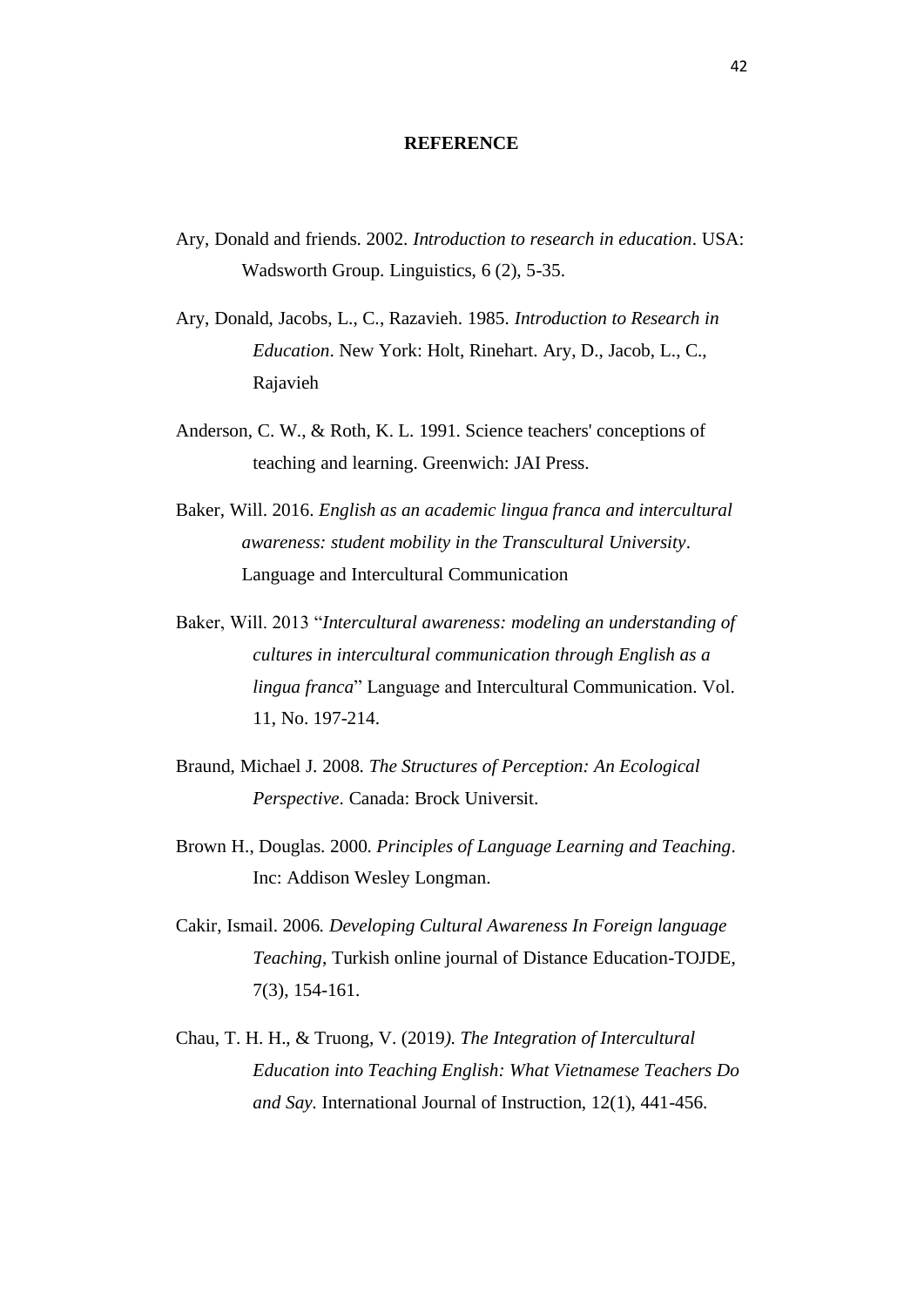- Chau, T. H. H & Truong, V. (2018). *Developing intercultural competence for upper secondary students: Perspectives and practices*, 227- 239.
- Chen, G. M. & Starosta, W. J. (1996). *Intercultural communication competence: a synthesis*. In Burleson, B. R. & Kunkel, A. W. (Eds.), Communication Yearbook. (Vol. 19). California: Sage Publications.
- Colvin, C, Volet, S. & Fozdar, F. 2013. *Locat University Students and Intercultural Interactions: Conceptualizing Culture, Seeing Diversity and Experiencing Interactions*. Higher Education Research & Development, 33(3), 440-455.
- Deardorff, D. K. (2006*). Identification and assessment of intercultural competence as a student outcome of internationalization*. Journal of Studies in International Education 10(3): 241-266.
- Ho, S. T. K. (2009). *Addressing culture in EFL classrooms: The challenge of shifting from a traditional to an intercultural stance*. Electronic journal of foreign language teaching, 6(1), 63-76.
- Jia, Y. 2004. *ESL teachers' perceptions and factors influencing their use of classroom-based reading assessment.* Bilingual Research Journal, Vol. 29(2), 459-482.
- Karacabey, M. F., Ozdere, M., & Bozkus, K. (2019). *The attitudes of teachers towards multicultural education*. European Journal of Educational Research, 8(1), 383-393. doi: 10.12973/eujer.8.1.383.
- Kazykhankyzy, L., & Alagözlü, N. (2019). *Developing and Validating a Scale to Measure Turkish and Kazakhstani ELT Pre-Service Teachers' Intercultural Communicative Competence*. International Journal of Instruction, 12(1), 931-946. [https://doi.org/10.29333/iji.2019.12160a.](https://doi.org/10.29333/iji.2019.12160a)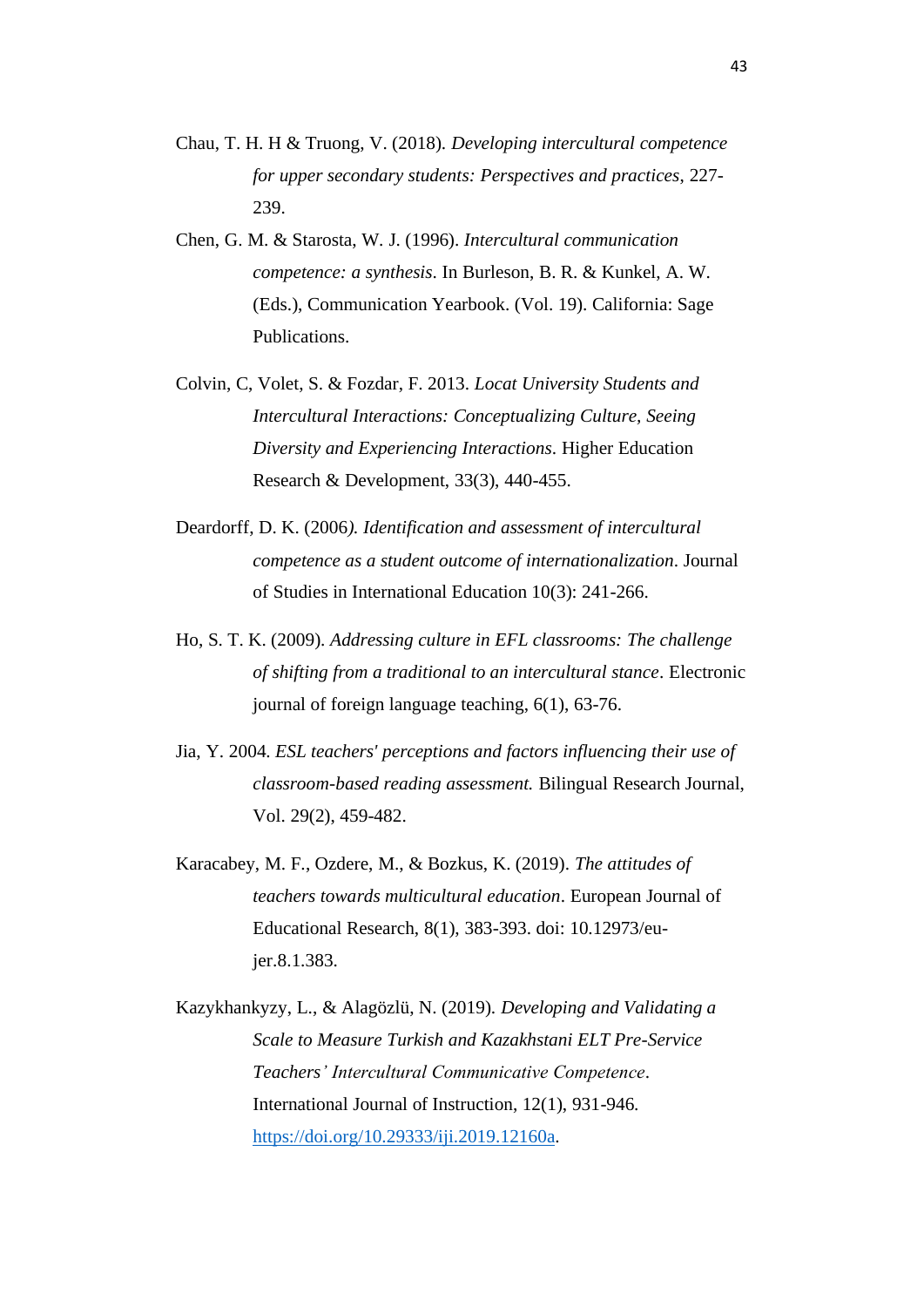- Le, B. T. (2007). *A Cross-cultural Study: Politeness in Issuing English and Vietnamese Spoken Invitation*. M.A Thesis: Vietnam National University – Ho Chi Minh City, University of Social Sciences & Humanities.
- Leung, A., & Chiu, C. 2010. *Multicultural Experience, Idea Receptiveness, and Creativity.* Journal of Cross-Cultural Psychology,41(5), 741.
- Lindsay C. and Knight P. 2006*. Learning and Teaching Engish*. New York: Oxford University Press.
- Ministry of Education (MOE). (2008). Basic education core curriculum B.E. 2551. Retrieved from<http://www.act.ac.th/document/1741.pdf>
- Moiss Damin Perales Escudero (2013*) Teaching intercultural awareness in the English as a foreign language classroom: a case study using critical reading*, Intercultural Education.
- Moloi, L. 2009. *Exploring the perceptions of English second language teachers about leaner self-assessment in the secondary school*. (Master"s thesis, University of Pretoria) Retrieved from http://upetd.up.ac.za/thesis/available/etd09082009144620/unrestri cted/disertation.pdf. Diakses tanggal 13 Desember 2016.
- Noom-ura, S., (2013). *English-Teaching Problems in Thailand and Thai Teachers' Professional Development Needs*. Retrieved from.
- Rappel,2009. "*Intercultural Awareness In Second Language Education: Reflecting On My Practice Of Elt*". Athabasca University.
- Richards, J., and D. Mahoney .1996. *Teachers and Textbooks: A Survey of Beliefs and Practices, in Perspectives*. Working Papers (City University of Hong Kong, Department ocfoEmnmgliitstho) u8(s1er),40-61.